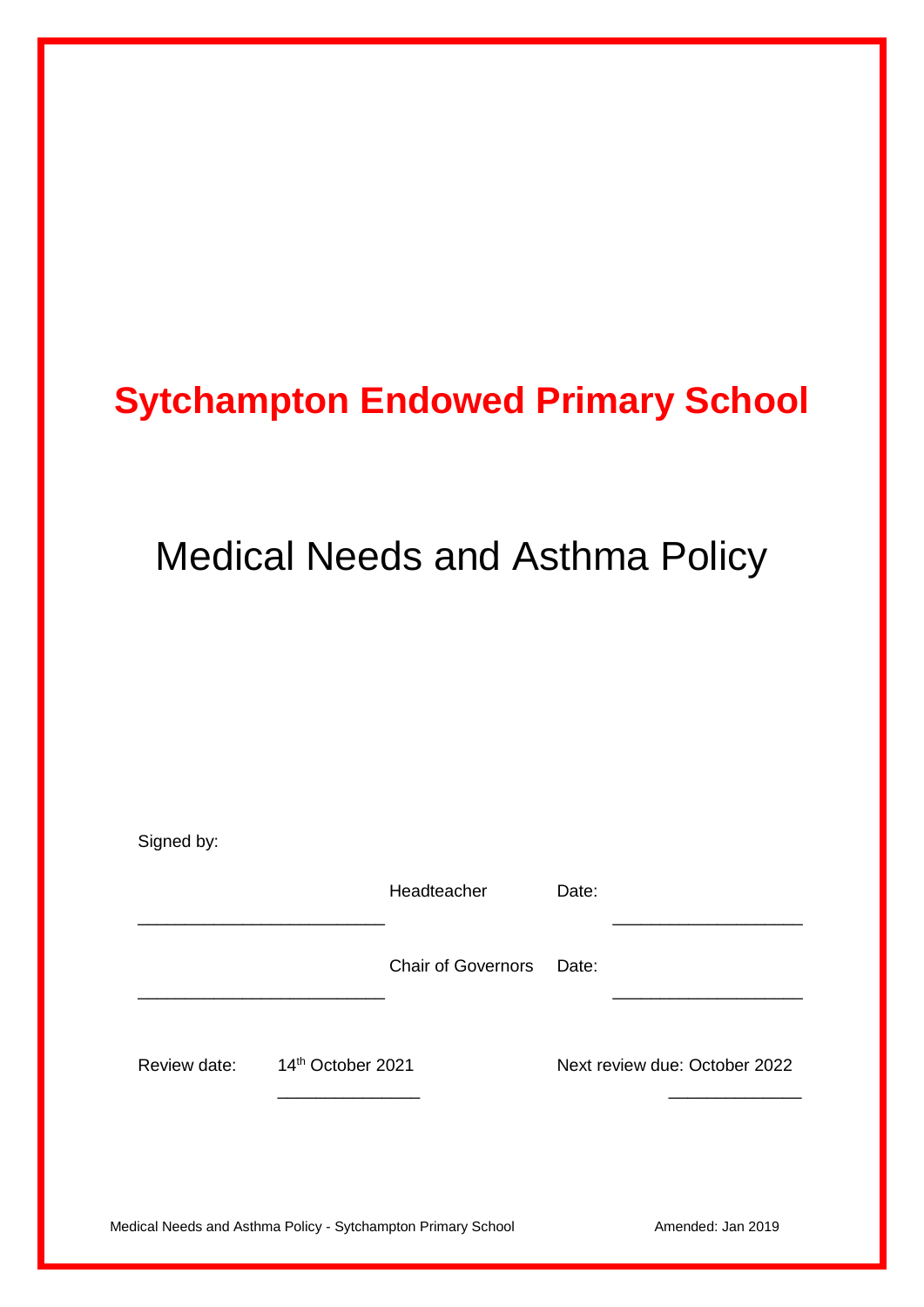Medical Needs and Asthma Policy - Sytchampton Primary School **Amended: Jan 2019**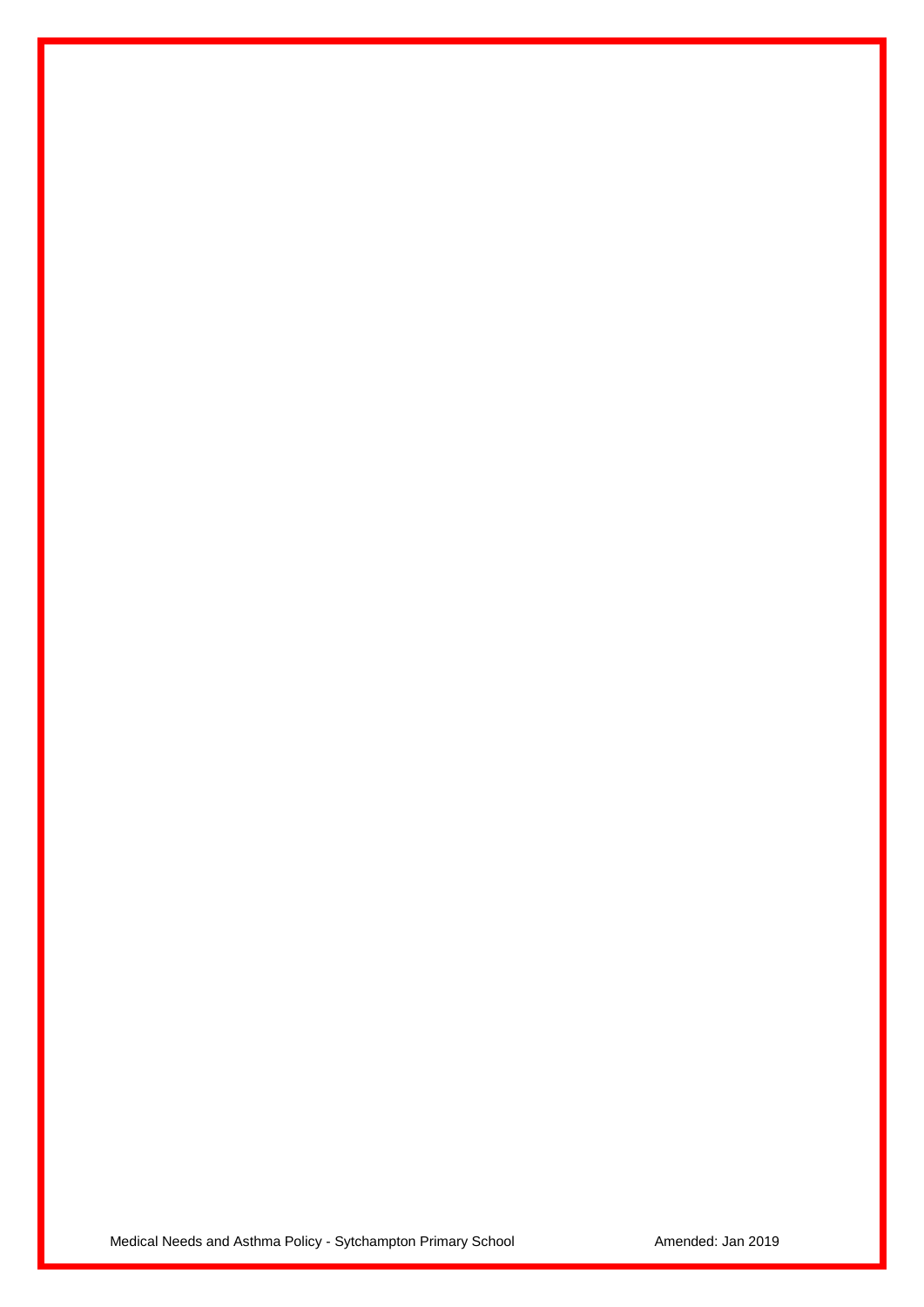This school is an inclusive community that aims to support and welcome pupils with medical conditions.

#### **Policy Implementation**

The statutory duty for making arrangements for supporting pupils at school with medical conditions rests with the governing body. The governing body have conferred the following functions of the implementation of this policy to the staff below, however, the governing body remains legally responsible and accountable for fulfilling our statutory duty. The overall responsibility for the implementation of this policy is given to the headteacher, Sharon Williams. She will also be responsible for ensuring that sufficient staff are suitably trained and will ensure cover arrangements in cases of staff absences or staff turnover to ensure that someone is always available off and on-site with an appropriate level of training. Mrs Williams is responsible for briefing supply teachers, ensuring risk assessments for school visits and other school activities outside of the normal timetable are implemented correctly and for the monitoring of individual healthcare plans. She will also be responsible, in conjunction with parents/carers, for drawing up, implementing and keeping under review the individual healthcare plan for each pupil and making sure relevant staff are aware of these plans. All members of staff are expected to show a commitment and awareness of children's medical conditions and the expectations of this policy. All new members of staff will be inducted into the arrangements and guidelines in this policy upon taking up their post.

#### **Management and Organisation**

When medicines are to be administered in school it is essential that safe procedures are established. Clear written instructions should be supplied by parents when requesting that medication be administered to their child. Parents should always complete a Medication Consent form available from the school office giving the child's name and class, clear instructions on the dose to be administered to the child, the time to be given and for what period. Medication **must** be in its original packaging including the label from the pharmacy/hospital. Only the prescribed/recommended dose will be administered, this cannot be changed unless written instructions are given from a medical professional. The form should be signed by the parent or guardian and retained in the school office for reference by staff involved.

In cases where the child's medical needs may be greater than those of their peers, the Headteacher may request that an individual Healthcare Plan be prepared if applicable in consultation with parents. In such cases, consultations on the Plan will include the school, health service practitioners (i.e. school nurse) and the parents/guardians. This will also clarify the extent of responsibility taken by the school.

A record should be kept of all the medicines and drugs administered by the members of staff by signing the medication consent form.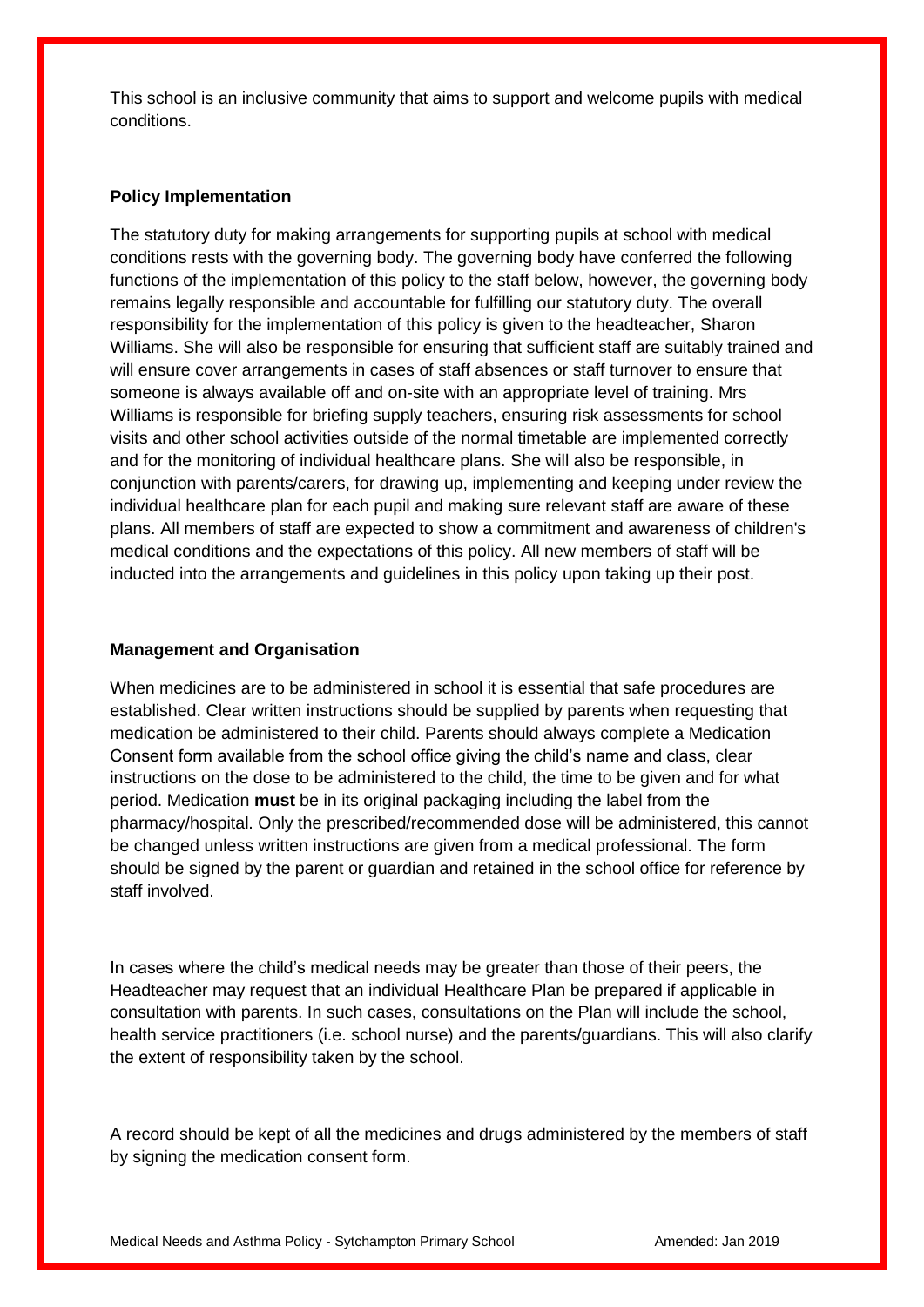#### **School Trips**

All pupils should be encouraged to take part in school trips wherever safety permits. It may be that the school would need to take additional safety measures for outdoor visits and staff supervising outings must be aware of any medical needs of such pupils and of the relevant emergency procedures. An additional adult (or the particular parent) may need to accompany visits where a difficult situation might arise.

#### **Taking Medication on School Trips**

It may be necessary to take medication for pupils on a school trip, i.e. Epipen, Inhalers or Epilepsy emergency medication. It may also be necessary to take copies of any relevant care plans in case of emergency.

Emergency medication **must** be taken on all trips, even where a trained member of staff is not present. In this case medication should be given to the paramedics to administer when necessary.

#### **Antibiotics**

Pupils who are prescribed antibiotics can often recover very quickly and may well be fit enough to return to school, but it may also be essential that the full course of medication should be completed. In this case, the Headteacher is willing for named staff to administer the antibiotics supplied by the parent or carer. A Medication Consent form should always be completed giving full instructions for administration of the medicine. **It is the responsibility of the parent to ensure that the medication is collected each day and is not out of date.**

#### **Diabetes**

The school will monitor pupils with Diabetes in accordance with their care plan. Blood sugar results will be recorded daily and noted accordingly. Pupils with diabetes **must not** be left unattended if feeling unwell or sent to the office unaccompanied. Sharps boxes should always be used for the disposal of needles. Sharp boxes can be obtained by parents / carers from the child's GP or Paediatrician and returned to the parents/carers when full for replacement.

#### **Maintenance Drugs**

A child may be on daily medication for a medical condition that requires a dose during the school day. As with all other medicines a form should be completed giving clear instructions to staff at the school. A record of all doses administered will be kept.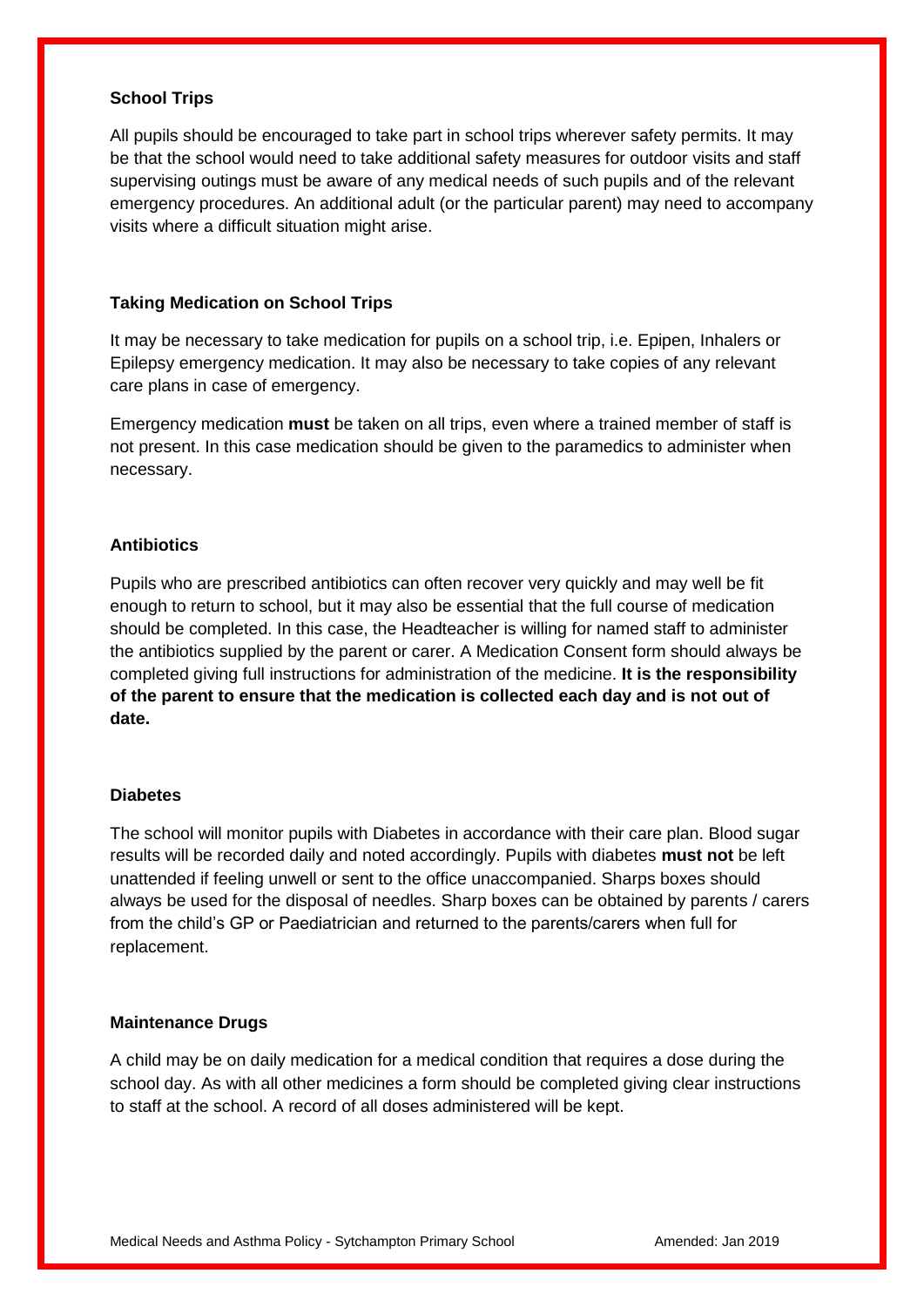#### **Unusual Medications**

In the case of unusual prescribed medicines, i.e. use of an Epipen, this will be at the discretion of the Headteacher and Governors. In all cases, proper training will be provided by the Child Health service and parents will need to complete a Medication form accepting responsibility.

In cases of eczema or skin conditions it will be expected that the child will be able to use the cream/lotion on their own.

#### **Nut Allergies/Anaphylaxis Procedures**

Medication for the treatment of nut allergies will be kept in easily identifiable containers in the school office or individual classrooms. Each container should be clearly labelled with the child's name and class.

#### **Emergency Procedures**

In the case of emergency, the school will call an ambulance and contact the parents. When conditions require immediate emergency treatment, trained staff may volunteer to administer medication or emergency procedures such as resuscitation. Staff should never take children to hospital in their own car - it is safer to call an ambulance. A member of staff should always accompany a child taken to hospital by ambulance and should stay until the parent/carer arrives. In all cases, administration of medication and/or treatment to a pupil will be at the discretion of the Headteacher and Governors of the school. However, ultimate responsibility remains with the parents/carers.

#### **Hygiene and Infection Control**

All staff should be familiar with normal precautions for avoiding infection and follow basic hygiene procedures. Staff should have access to protective disposable gloves and take care when dealing with blood or other bodily fluids and disposing of dressings or equipment.

#### **Storage of Medication**

All medication must be stored in the designated medication areas i.e. the secure medication cupboard in the school office or the office fridge (depending on prescriber's instructions.) Epipens and Inhalers should be readily available and not locked away (in medication cupboard in school office.) Some children may have Epipen/Inhalers in their classrooms in accordance with the recommendation of their care plan.

#### **Disposal of Medicines**

Staff should not dispose of medicines. Parents are responsible for ensuring that date expired medicines are returned to a Pharmacy for safe disposal.

Medical Needs and Asthma Policy - Sytchampton Primary School **Amended:** Jan 2019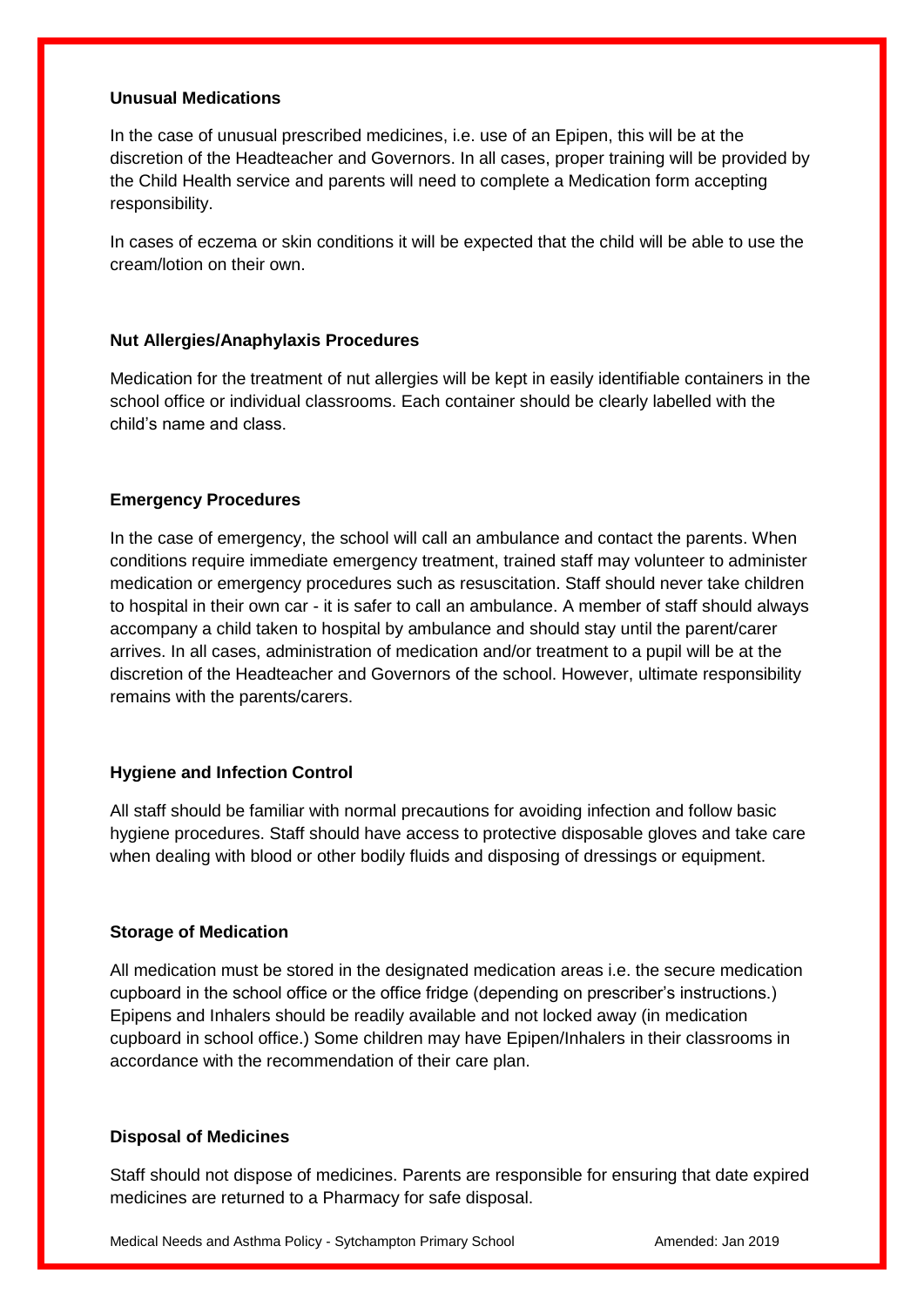#### **Summary of Procedure to Dispense Medication**

- Permission to dispense medication form **must** be completed by the parent / carer.
- Medicine must be in original packaging clearly marked with name of child, class and dose to be administered.
- Recommended / prescribed dose will **not** be exceeded without written permission
- from a medical professional.
- All medication given must be recorded on Medication Consent form or in Medication Record book.
- It will be the parent / carers responsibility to collect medication at the end of each
- school day where necessary.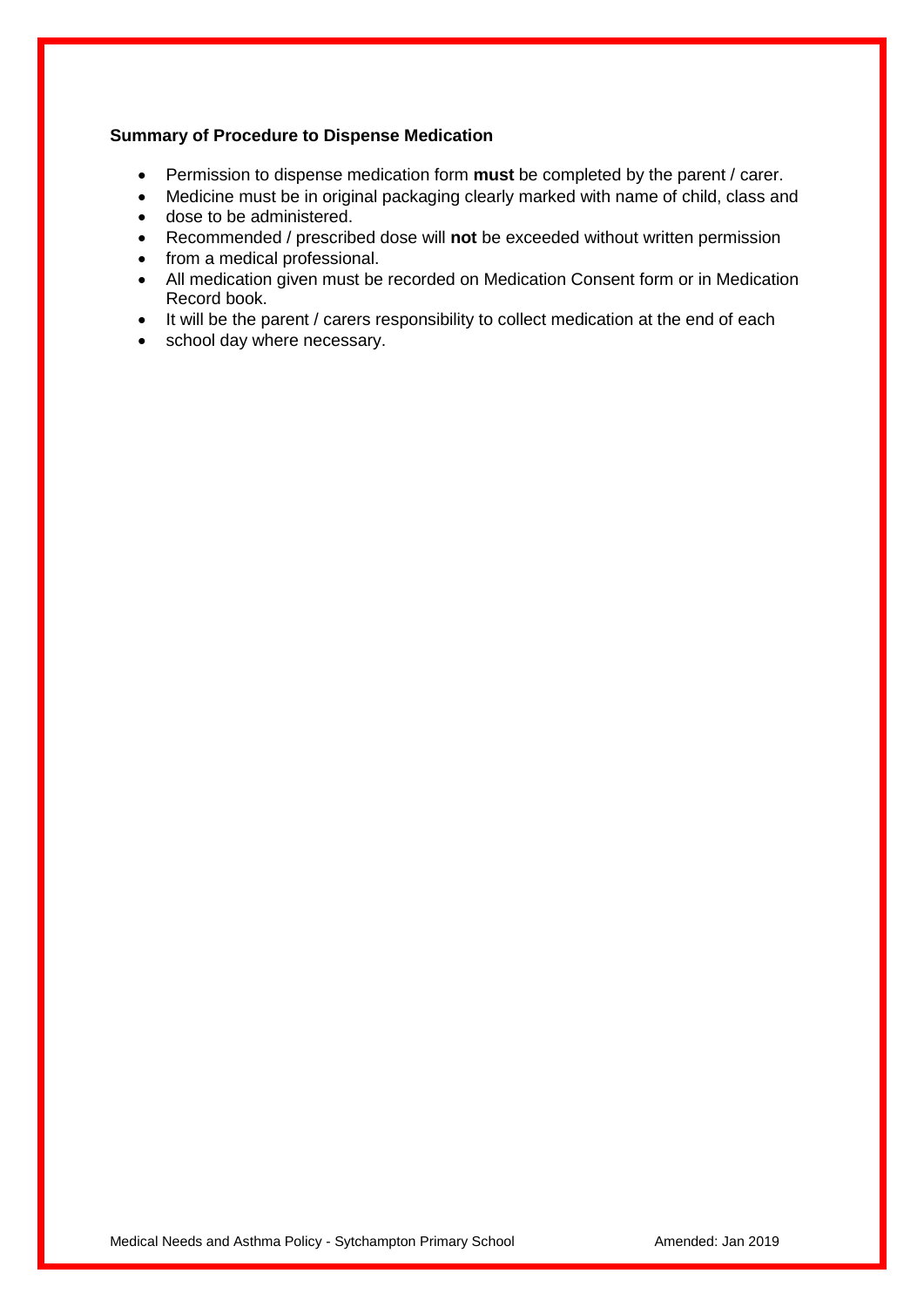### **Asthma Policy**

We recognise that asthma is a widespread, serious but controllable condition. We are an inclusive community and aim to support and welcome all pupils with asthma.

Sytchampton Endowed Primary School ensures all children have the appropriate medicines available to them during physical activity and that children take them when needed.

Risk assessments are carried out for any out of school visit and asthma is always considered during this process. Factors considered include how routine and emergency medicines will be stored and administered and where help could be obtained in an emergency.

In an emergency situation school staff are required under common law duty of care, to act like any reasonably prudent parent. This may include administering medicines.

#### **Emergency medicines**

•All children with asthma have easy access to their emergency medicines

• All children are encouraged to carry and administer their own emergency medicine, when their parents and health specialists determine they are able to start taking responsibility for their condition

• Children who do not carry and administer their own emergency medicines, should know where the drugs or medicines are stored and how to gain access

• All school staff have been informed through training that they are required, under common law duty of care, to act like any reasonably prudent parent. In an emergency situation, this may include taking action such as administering medicines

#### **Drawing up School Asthma Health Care Plans**

A school health care plan accompanied by an explanation is sent to all parents of children with asthma for completion:

- at enrolment OR
- when a diagnosis is first communicated to the school

The parents are asked to fill out the pupil's school Asthma Health Care Plan. Parents then return these completed forms to the school. Parents may need to liaise with their child's health care professionals to complete the form.

#### **School Asthma Register**

• The school Asthma Health Care Plans are used to create a centralised register of children with asthma

• An identified member of staff has responsibility for the register at this school